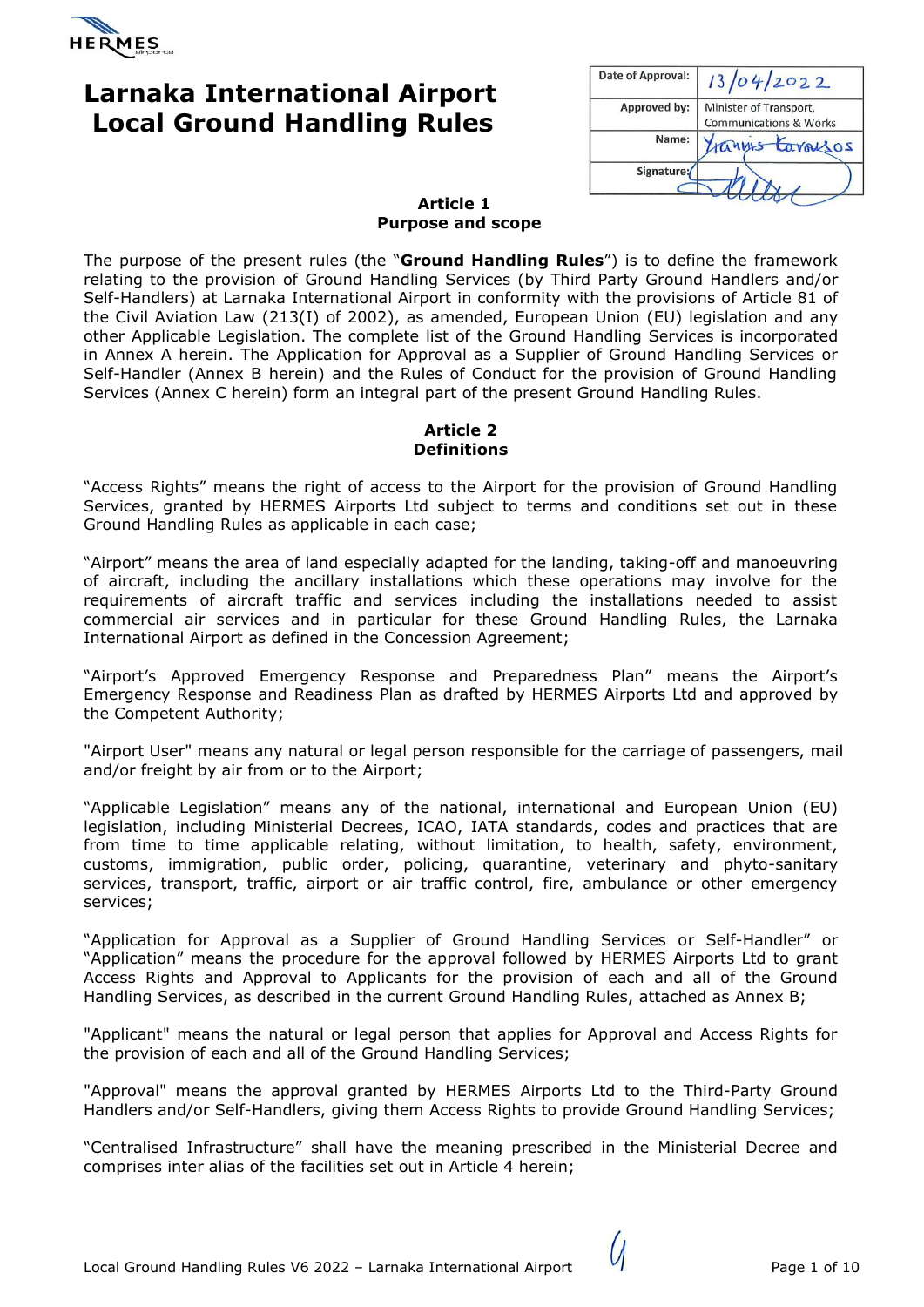

''Competent Authority'' means the Department of Civil Aviation of the Ministry of Transport, Communications and Works

"Concession Agreement" means the agreement entered into between the Republic of Cyprus through the Ministry of Transport, Communications and Works and HERMES Airports Ltd for the development and operation of Larnaka and Pafos International Airports including the construction of new passenger terminals and associated infrastructure at the Airports for a 25 years period;

"Force Majeure Event" means any of the following events:

(a) war (whether declared or undeclared), invasion, armed conflict or act of foreign enemy in each case involving or directly affecting the island of Cyprus; (b) revolution, riot, insurrection or other civil commotion, a threat of or act of terrorism or sabotage in each case within the island of Cyprus; (c) explosion of any kind which may affect the normal operation and is brought to or near the Airport; (d) strikes, working to rule, go-slows and/or lockouts, at the Airport or affecting the Airport's operations; (d) any effect of the natural elements, including lightning, fire, earthquake, pandemics, tidal wave, flood, storm, cyclone, typhoon, hurricane or tornado and any other similar unforeseeable events which are beyond the reasonable control of the parties affected, occurring in the territory of the Republic of Cyprus over which the Government of the Republic of Cyprus exercises effective control;

"Ground Handlers" means the Third-Party Ground Handlers and/or Self-Handlers that have obtained the relevant Approval and Access Rights by HERMES Airports Ltd for the provision of each and all of the Ground Handling Services;

"Ground Handling Services" means each and all of the ground handling services provided at the Airport to Airport Users as described in Annex A;

"Ground Support Equipment (GSE)" means the ground handling equipment and the related accessories used by the Ground Handlers for servicing the aircraft;

"HERMES Airports Ltd" means the appointed managing body and/or operator of the Airport pursuant to the Concession Agreement, defined as ProjectCo in the Concession Agreement, and includes any assignees and/or successors;

"Ministerial Decree" means either, as may be applicable:

- i. Ministerial Decree R.A.A. 550 of 2021- Civil Aviation (Access to ground handling services) Decree published on the 28<sup>th</sup> of December 2021 (as may be amended from time to time);
- ii. Any other Ministerial Decree as may be issued from time to time pursuant to the provisions of the Civil Aviation Law L.213 (I) of 2002 as amended in respect of the provision of Ground Handling Services and the operation of any provider at the Airport;

"Minister" means the Minister of Transport, Communications and Works;

"Quality Monitoring System" means the framework to be developed by the Ground Handlers to maintain high quality service levels as required. The Quality Monitoring System developed by the Ground Handlers must be approved by HERMES Airports Ltd;

"Safety Management System (SMS)" means a systematic approach to managing safety including the necessary organizational structure, accountabilities, policies and procedures;

"Self-Handlers" means any natural person or legal entity providing Self Handling;

"Self-Handling" means a situation in which an Airport User directly provides for himself one or more categories of Ground Handling Services subject to the terms and conditions of these Ground Handling Rules and concludes no contract of any description with a third party for the provision of such services;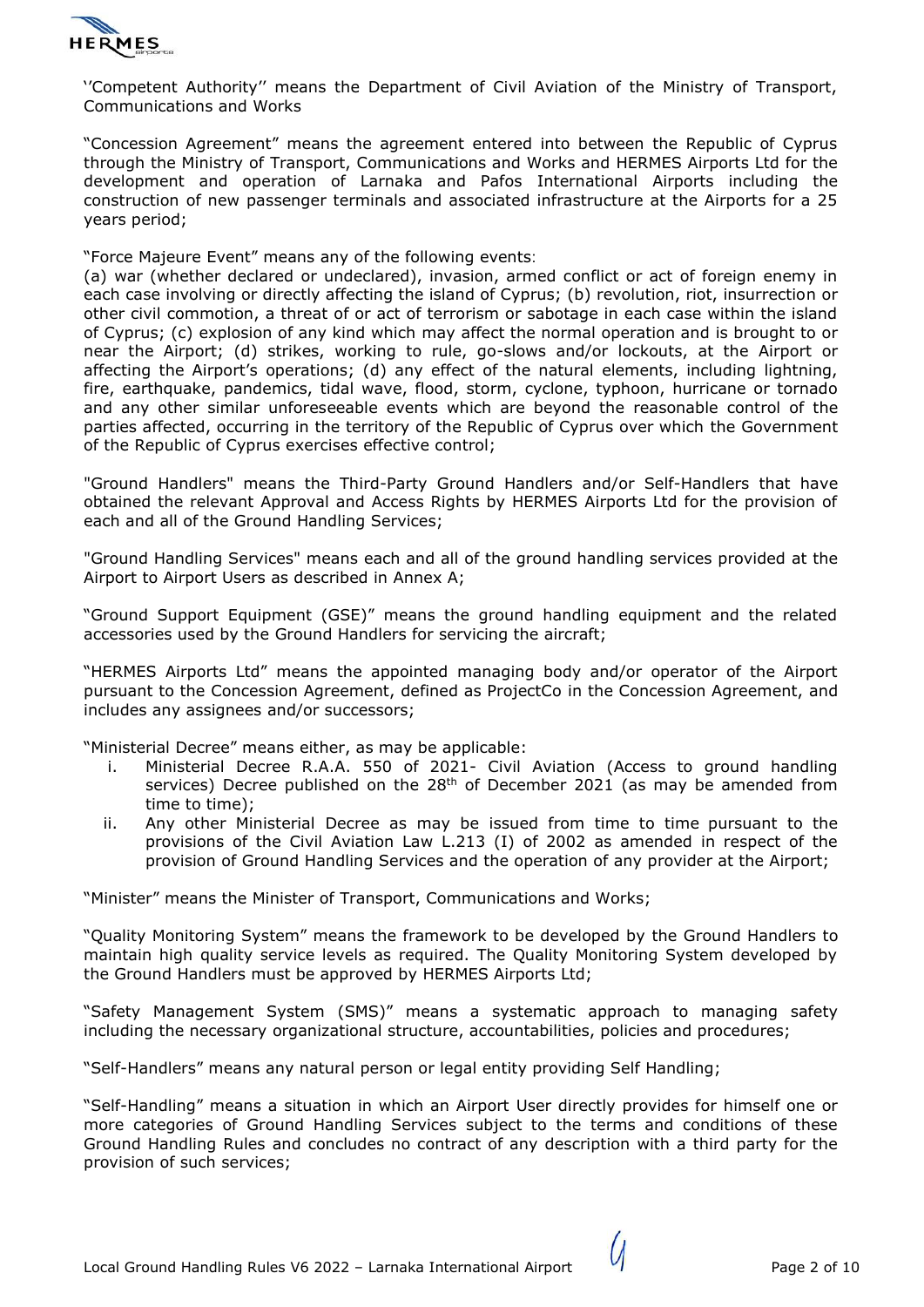

"Third Party Ground Handlers" means any natural person or legal entity other than a Self-Handler that provides Ground Handling Services subject to the terms and conditions of these Ground Handling Rules;

Terms not otherwise defined in these Rules shall have the meaning provided in the Council Directive 96/67/EC and/or the Civil Aviation Law (213(I) of 2002) as amended and the Ministerial Decree as the case may be (as each instrument may be amended, replaced or reenacted from time to time).

#### **Article 3 Airport Users' Committee**

In accordance with Applicable Legislation and the terms and conditions of these Ground Handling Rules, HERMES Airports Ltd has ensured that an Airport Users' Committee has been set up. All Airport Users are entitled to participate in the Airport Users' Committee.

The Airport Users' Committee adopts its operating rules and procedures which are filed with the Competent Authority.

The Airport Users' Committee shall meet at least once a year with HERMES Airports Ltd and the Ground Handlers to discuss how to best implement and apply the Ground Handling Rules. Minutes of these meetings of the Airport Users' Committee shall be sent to the Competent Authority and HERMES Airports Ltd.

HERMES Airports Ltd will also consult with the Airport Users' Committee in all other cases provided for in these Ground Handling Rules and/or Applicable Legislation as the case may be.

#### **Article 4 Centralised Infrastructure**

Centralized Infrastructure is the installations and/or facilities at the Airport which cannot, for complexity, cost, technical, environmental, or capacity reasons, be divided or duplicated and whose availability is essential and necessary for the performance of Ground Handling Services.

HERMES Airports Ltd will control, operate, and manage this infrastructure either directly or through a third party contracted by HERMES Airports Ltd, with the approval of the Minister, in accordance with Applicable Legislation.

The following infrastructure of the Airport is, in this respect, declared as Centralized Infrastructure:

| <b>CENTRALISED INFRASTRUCTURE</b><br>(FACILITIES)                                                                                                                                                                            | <b>OPERATED</b><br>BY           | <b>CHARGES</b><br><b>STATUS</b>            |
|------------------------------------------------------------------------------------------------------------------------------------------------------------------------------------------------------------------------------|---------------------------------|--------------------------------------------|
| All Baggage handling systems including belts,<br>carrousels, chutes and lift facilities, aircraft hold<br>baggage security screening systems, out of<br>gauge/out of size baggage facility and related<br>connections to BRS | <b>HERMES Airports</b><br>l td. | <b>Hermes Airports Ltd</b><br>Fees & Fares |
| Baggage reconciliation systems                                                                                                                                                                                               | <b>Ground Handlers</b>          | <b>Hermes Airports Ltd</b><br>Fees & Fares |
| Electric vehicle charging points                                                                                                                                                                                             | <b>Ground Handlers</b>          | <b>Hermes Airports Ltd</b><br>Fees & Fares |
| Sewage pre-treatment plant                                                                                                                                                                                                   | <b>Ground Handlers</b>          | <b>Hermes Airports Ltd</b><br>Fees & Fares |

 $\mathcal U$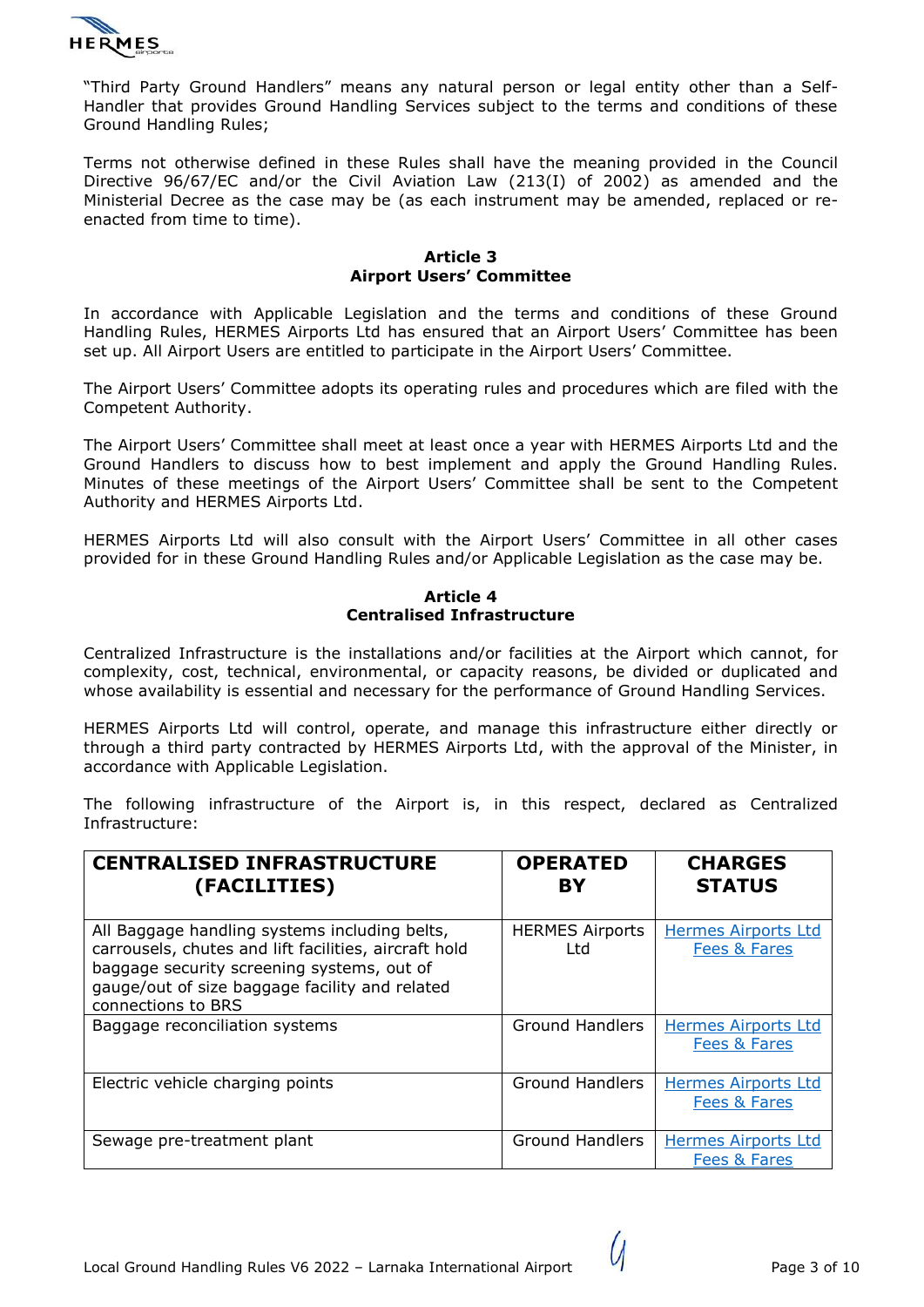

| Passenger baggage trolleys                                                                                                                                                                 | <b>HERMES Airports</b><br>Ltd | <b>Hermes Airports Ltd</b><br><b>Fees &amp; Fares</b> |
|--------------------------------------------------------------------------------------------------------------------------------------------------------------------------------------------|-------------------------------|-------------------------------------------------------|
| Aircraft fresh water supply facilities                                                                                                                                                     | <b>Ground Handlers</b>        | <b>Hermes Airports Ltd</b><br>Fees & Fares            |
| Parking bays for Ground Support<br>Equipment (GSE), aircraft baggage<br>containers, security screened baggage<br>storage areas                                                             | <b>Ground Handlers</b>        | <b>Hermes Airports Ltd</b><br>Fees & Fares            |
| ULD storage racks                                                                                                                                                                          | <b>Ground Handlers</b>        | <b>Hermes Airports Ltd</b><br>Fees & Fares            |
| Visual Docking Guidance System (VDGS)                                                                                                                                                      | <b>Ground Handlers</b>        | <b>Hermes Airports Ltd</b><br>Fees & Fares            |
| Flight Information Display System (FIDS)                                                                                                                                                   | <b>HERMES Airports</b><br>Ltd | <b>Hermes Airports Ltd</b><br>Fees & Fares            |
| Passenger Boarding Bridges (PBB) including<br>PCA & Power                                                                                                                                  | <b>Ground Handlers</b>        | <b>Hermes Airports Ltd</b><br>Fees & Fares            |
| Check in desk and associated equipment<br>and conveyors                                                                                                                                    | <b>Ground Handlers</b>        | <b>Hermes Airports Ltd</b><br>Fees & Fares            |
| <b>CUTE</b> system                                                                                                                                                                         | <b>HERMES Airports</b><br>Ltd | <b>Hermes Airports</b><br>Ltd Fees & Fares            |
| Freight and mail facilities<br>a. Common use and governmental areas of<br>the cargo village.<br>b. Freight pick-up and delivery terminal point<br>(Cargo Shed).<br>c. Freight Refrigerator | <b>HERMES Airports</b><br>Ltd | <b>Hermes Airports Ltd</b><br>Fees & Fares            |
| Fuel tank farm and/or aircraft refuelling<br>system<br>(All respective equipment and facilities associated<br>with the fuel tank farm and/or aircraft refuelling<br>system)                | <b>HERMES Airports</b><br>Ltd | <b>Hermes Airports Ltd</b><br>Fees & Fares            |

Among HERMES Airports Ltd future strategic planning and objective is to apply innovative Airport Centralized Infrastructure to achieve operational excellence and improve passenger experience.

The use of the Centralised Infrastructure is compulsory for the Ground Handlers, except for the freight pick-up and delivery terminal point (Cargo Shed). Such use shall be made in conformity with these Ground Handling Rules.

Handlers that engage in aircraft Fuel Handling agree to pay the fuel throughput fee to HERMES Airports Ltd, when applicable.

The Approved Ground Handlers will have access to the Centralised Infrastructure on the principle of fair and equal treatment subject to compliance with these Ground Handling Rules.

Fees and fares levied for the use of the Centralised Infrastructure shall be transparent, objective, non-discriminatory and will be set in accordance with Applicable Legislation.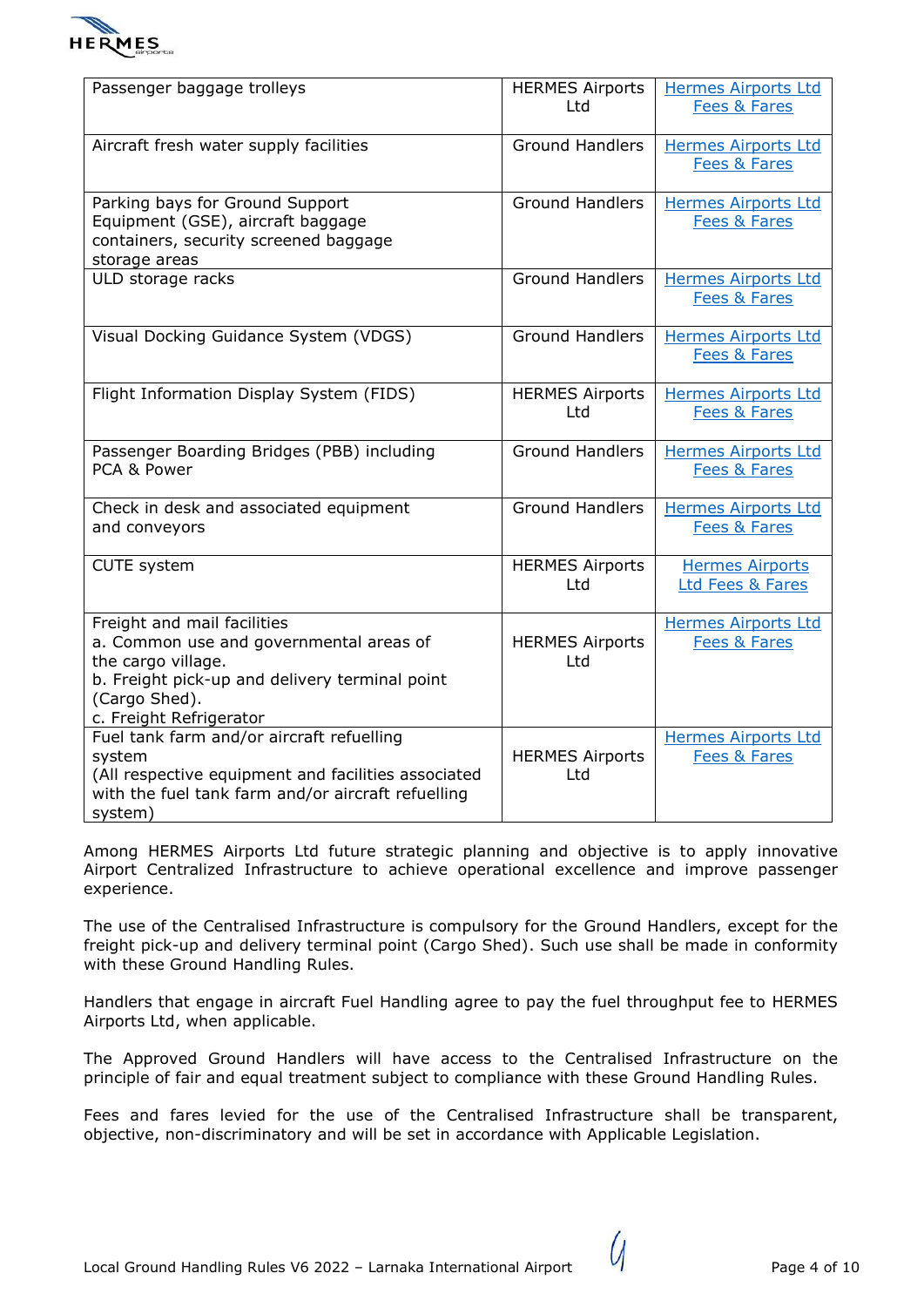

### **Article 5 Granting of Approval**

HERMES Airports Ltd grants Approval for the provision of Ground Handling Services at the Airport using an appointment procedure pursuant and subject to the provisions and terms of Article 6 herein.

This appointment procedure is applicable for all Ground Handling Services.

#### **Article 6 Appointment Procedure for Third Party Ground Handlers and/or Self-Handlers**

An Applicant who wishes to conduct Ground Handling Services or Self-Handling must satisfy the following:

## **a. Obtain an Approval from HERMES Airports Ltd**

The Applicant should obtain an Approval and through it Access Rights from HERMES Airports Ltd., prior to commencement of the provision of any Ground Handling Services at the Airport. To obtain Approval the Applicant must comply with the provisions of Article 7.

## **b. Enter into a Space/Land License Agreement with HERMES Airports Ltd**

After obtaining Approval, the Applicant should enter into a Space/Land License Agreement with HERMES Airports Ltd providing inter alias, the space/land licensed from HERMES Airports Ltd and the license fee to be paid to HERMES Airports Ltd.

Notwithstanding any other provisions in these Ground Handling Rules, space/land at the Airport shall be provided subject to the capacity and availability of the infrastructure of the Airport. It is clarified that the applications will be examined in order of priority (first-come, first-served) based on the date of their submission.

#### **Article 7 Approval and Access to Installations**

## **a. Conditions for Approval**

To obtain Approval to provide Ground Handling Services at the Airport, the Applicant must complete and submit Annex B **Application for Approval as [a Supplier of Ground Handling](https://hermesoffice365-my.sharepoint.com/:f:/g/personal/yiannis_harpas_hermesairports_com/EmkLy7PSNkRJmei0mN8DCjIBlwnhCmWcUZTNuauA6RfHEw?e=3NvDnv)  [Services and as a Self-Handler](https://hermesoffice365-my.sharepoint.com/:f:/g/personal/yiannis_harpas_hermesairports_com/EmkLy7PSNkRJmei0mN8DCjIBlwnhCmWcUZTNuauA6RfHEw?e=3NvDnv)** as applicable, and fulfil the conditions set out therein.

Hermes may, where deemed necessary, ask the applicant for further information and/or clarifications; the Applicant shall provide this information within the timeframe set by Hermes.

Hermes will consider only those applications which shall be accompanied by all the required documentation and/or information and/or clarifications which are being requested by Hermes.

## **b. Space Allocation**

- 1. HERMES Airports Ltd will allocate space within the Airport premises amongst Ground Handlers, through the Space/Land License Agreement as per Article 6 (b).
- 2. Space allocation will be based on relevant, objective, transparent and non-discriminatory criteria to allow fair competition and to ensure the efficient operation of the Airport. HERMES Airports Ltd will conduct consultations with the prospective Ground Handlers prior to the determination of the required facilities taking into consideration the Ground Handlers' business plan and other Airport Users' requirements.

It is clarified that Ground Handling suppliers holding valid Approvals under the previous Ground Handling Rules and providing Ground Handling Services at the Airport after the implementation of these Ground Handling Rules, shall, if they wish to continue providing Ground Handling Services at the Airport, submit an application for Approval within a period of one (1) year from

( I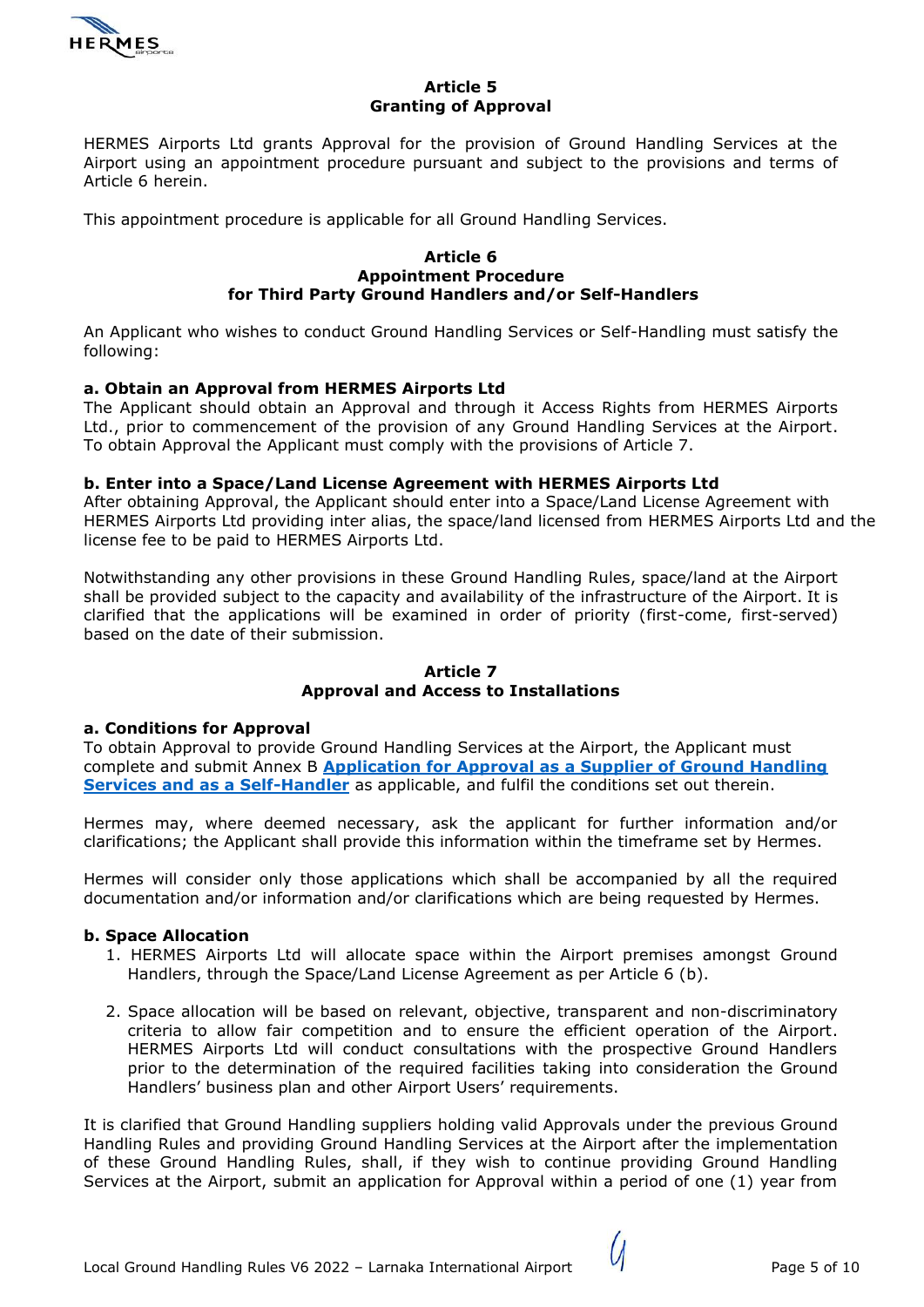

the date these Ground Handling Rules come into force, in order to obtain the required Approval to provide Ground Handling Services under these Ground Handling Rules.

### **Article 8 Health, Safety, Security & Environmental Requirements**

The Ground Handlers shall, in addition to the Applicable Legislation, comply to the following basic requirements:

- a. The Ground Handler shall be responsible for the health & safety of its operations and the implementation costs of keeping and maintaining health & safety standards. If the use of Centralized Infrastructure facilities or any equipment of HERMES Airports Ltd give rise to any form of safety hazard, then the Ground Handler shall immediately notify HERMES Airports Ltd.
- b. The Ground Handler is obliged to comply with all applicable IATA, ICAO, European Union and/or national and/or HERMES Airports Ltd rules and regulations relating to safety and aviation security and to all Applicable Legislation relating to health and safety including safety measures as prescribed in HERMES Airports Ltd Standard Operating Procedures and Manuals.
- c. The Ground Handler is obliged to comply with the provisions of the Occupational Health Safety & Environment Guide established by HERMES Airports Ltd.
- d. The Ground Handler shall ensure that all safety and aviation security requirements included in Applicable Legislation are strictly followed by all staff and by any other parties contracted. In connection with this, the Airport identity cards, and Airport safety passes issued by the Competent Authority and HERMES Airports Ltd must be worn by all staff involved in the provision of the Ground Handling Services in such a way as to be clearly visible on outer garment, in all Airport areas.
- e. In performing their Ground Handling Services, the Ground Handlers shall ensure that any noise nuisance and/or pollution of water, soil or air caused in connection to these services are kept to a minimum.

## **Article 9 Sub-Contracting Requirements**

The Third-Party Ground Handlers may subcontract each and all of the Ground Handling Services, provided that they comply with these Ground Handling Rules and in particular with the provisions of article 7 (conditions for approval) and have prior obtained the relevant approval from HERMES Airports Ltd. The subcontracting party must obtain the necessary Approval as per auricle 7 (conditions for approval) prior to the commencement of services.

A Self-Handler is not allowed to subcontract any of the Ground Handling Services except only in case the said Self-Handler is temporarily unable to perform Self-Handling due to a Force Majeure Event and provided that such event has been notified to HERMES Airports Ltd and HERMES Airports Ltd has given its prior written consent for such subcontracting.

In case of subcontracting of the Ground Handling Services as noted above, the party appointing the subcontractor shall ensure that the subcontractor complies with the obligations imposed on the appointing party under the Ground Handling Rules and Applicable Legislation and with such terms imposed by HERMES Airports Ltd upon granting its consent. Any breach of these Ground Handling Rules and/or Applicable Legislation by a subcontractor will be also considered being a breach by the appointing party and the provisions of Article 10 shall apply in addition to any other provisions included in any other agreement.

The Third-Party Ground Handler must always maintain supervision of all sub-contracted activities. Such supervision should include regular audits ensuring that all health and safety, security as well as all quality standards are met as specified in these Ground Handling Rules. All subcontractors should also adhere to all environmental standards as those are set according to Applicable Legislation.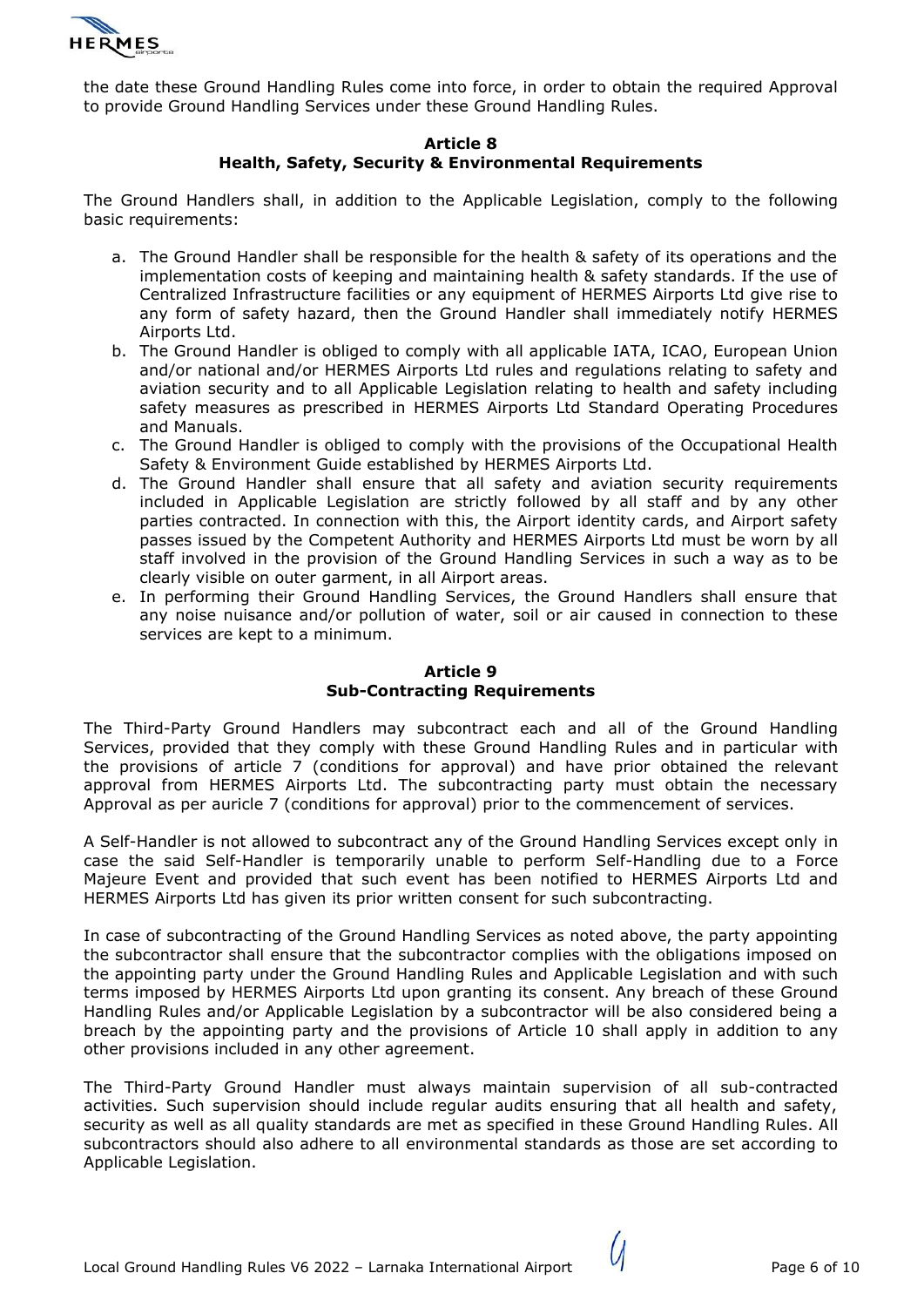

It is clarified that no subcontractors are allowed to subcontract Ground Handling Services and in case that any subcontractor of a Third-Party Ground Handler proceeds with any subcontracting contrary to these Ground Handling Rules the relevant Third-Party Ground Handler will be considered being in breach of these Ground Handling Rules and the provisions of Article 10 shall apply.

#### **Article 10 Termination of Approval and/or Access Rights and/or Agreements**

HERMES Airports Ltd may issue a termination notice of the Ground Handlers' Approval and/or Access Rights and/or agreements if the Ground Handlers do not comply with the terms and conditions of these Ground Handling Rules or any of the agreements entered into with HERMES Airports Ltd. Upon issuance of the termination notice, HERMES Airports Ltd will duly notify the Airports Users' Committee of this respect.

Following such termination notice the Ground Handlers shall, within twenty (20) working days from the date of issuance of the termination notice, cease any operations at the Airport and remove any of their equipment situated at the Airport. It is clarified that termination under the Ground Handling Rules supersedes any provisions of any agreement signed between the Ground Handlers and HERMES Airports Ltd relating to the license of space at the Airport.

Subject but not limited to the above and in conformity with the provisions of the Civil Aviation Law 213(I) of 2002, article 76 as amended, the Competent Authority, ex officio or upon proposal by HERMES Airports Ltd may withdraw an Approval and prohibit the Ground Handlers from supplying Ground Handling Services, if they fail to comply with the rules imposed upon them, to ensure the proper functioning of the Airport.

#### **Article 11 Amendments**

HERMES Airports Ltd may, subject to the Minister's approval, amend the Ground Handling Rules when this is deemed necessary. Any amendments to the Ground Handling Rules will be brought before the Airport Users' Committee for consultation subject to the provisions of Applicable Legislation.

It is clarified that in case of future amendments to the Ministerial Decree and the current Ground Handling Rules, HERMES Airports Ltd shall not be held responsible and/or liable in any way with respect to the Ground Handlers' operations that may be affected from such amendments.

#### **Article 12 Entry into force**

These Ground Handling Rules replace any previous versions and shall enter into force twenty days after their approval by the Minister.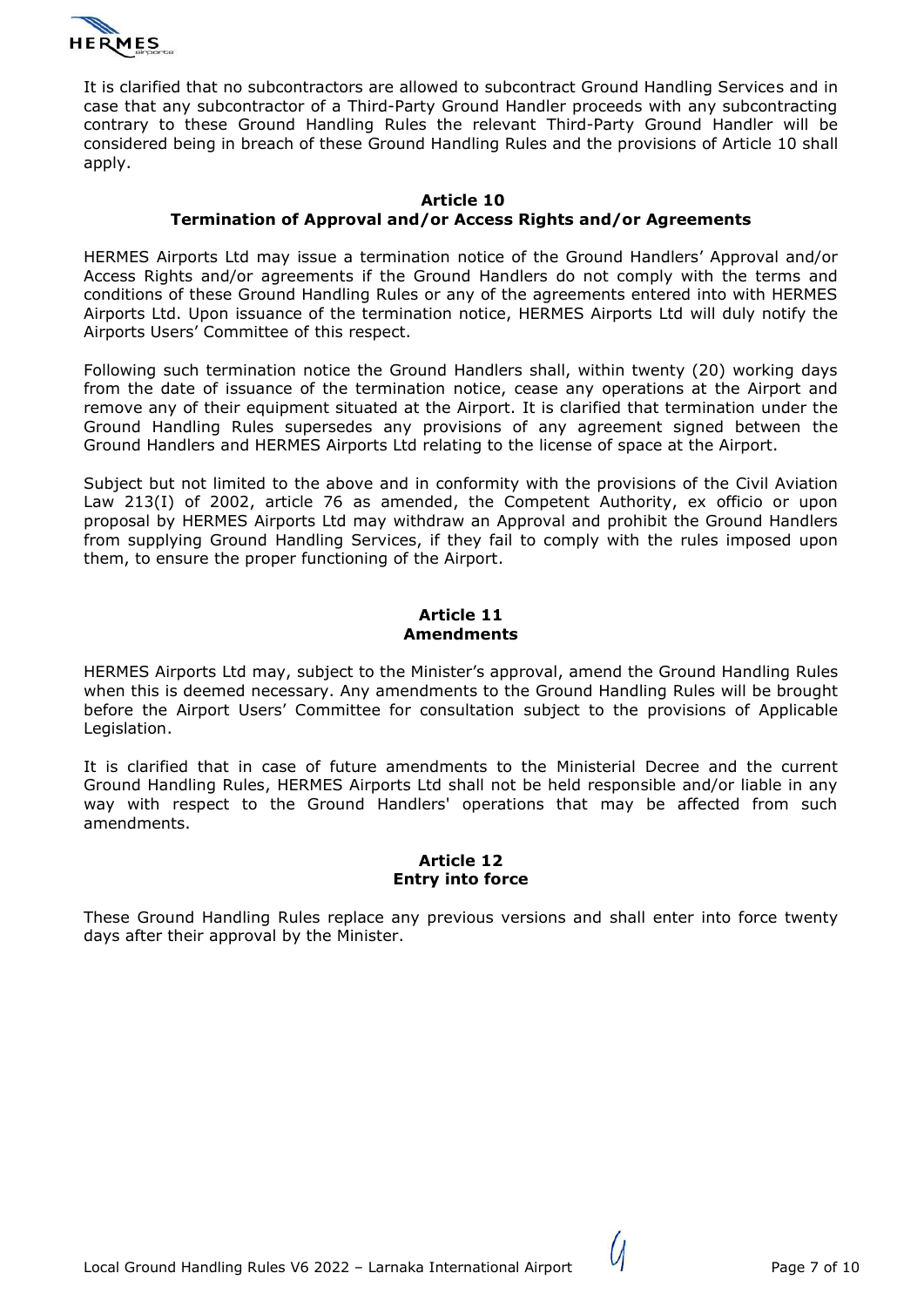

# **ANNEX A**

# **List of Ground Handling Services at the Airport**

| <b>List of Ground Handling Services</b> |                                                                                                                                                                                                                                                                                                |  |
|-----------------------------------------|------------------------------------------------------------------------------------------------------------------------------------------------------------------------------------------------------------------------------------------------------------------------------------------------|--|
| 1.                                      | <b>Ground administration and supervision</b>                                                                                                                                                                                                                                                   |  |
| 1.1                                     | Representation and liaison services with local authorities or any other entity,<br>disbursements on behalf of the Airport User and provision of office space for its<br>representatives;                                                                                                       |  |
| 1.2                                     | Load control, messaging and telecommunications;                                                                                                                                                                                                                                                |  |
| 1.3                                     | Handling, storage and administration of unit load devices;                                                                                                                                                                                                                                     |  |
| 1.4                                     | Any other supervision services before, during or after the flight and any other<br>administrative service requested by the Airport User.                                                                                                                                                       |  |
| 2.                                      | <b>Passenger Handling</b>                                                                                                                                                                                                                                                                      |  |
| 2.1                                     | Any kind of assistance to arriving, departing, transfer or transit passengers,<br>including checking tickets and travel documents, registering baggage and carrying it<br>to the sorting area.                                                                                                 |  |
| 3.                                      | <b>Baggage Handling</b>                                                                                                                                                                                                                                                                        |  |
| 3.1                                     | Handling baggage in the sorting area, sorting it, preparing it for departure, loading it<br>on to and unloading it from the devices designed to move it from the aircraft to the<br>sorting area and vice versa, as well as transporting baggage from the sorting area to<br>the reclaim area. |  |
| 4.                                      | <b>Freight and Mail Handling</b>                                                                                                                                                                                                                                                               |  |
| 4.1                                     | For Freight: Physical handling of export, transfer and import freight, handling of<br>related documents, customs procedures and implementation of any security<br>procedure agreed between the parties or required by the circumstances;                                                       |  |
| 4.2                                     | For Mail: Physical handling of incoming and outgoing mail, handling of related<br>documents and implementation of any security procedure agreed between the<br>parties or required by the circumstances;                                                                                       |  |
| 4.3                                     | Freight and mail handling as regards the physical handling of freight and<br>mail, whether incoming, outgoing or being transferred, between the air<br>terminal and the aircraft.                                                                                                              |  |
| 5.                                      | <b>Ramp Handling</b>                                                                                                                                                                                                                                                                           |  |
| 5.1                                     | Marshalling the aircraft on the ground at arrival and departure;                                                                                                                                                                                                                               |  |
| 5.2                                     | Assistance to aircraft parking and provision of suitable devices;                                                                                                                                                                                                                              |  |
| 5.3                                     | Communication between the aircraft and the airside supplier of services;                                                                                                                                                                                                                       |  |
| 5.4                                     | The loading and unloading of the aircraft, including the provision and operation of<br>suitable means, as well as the transport of crew and passengers between the<br>aircraft and a terminal, and baggage transport between the aircraft and a terminal;                                      |  |
| 5.5                                     | The provision and operation of appropriate units for engine starting;                                                                                                                                                                                                                          |  |
| 5.6                                     | The moving of the aircraft at arrival and departure, as well as the provision and<br>operation of suitable devices;                                                                                                                                                                            |  |

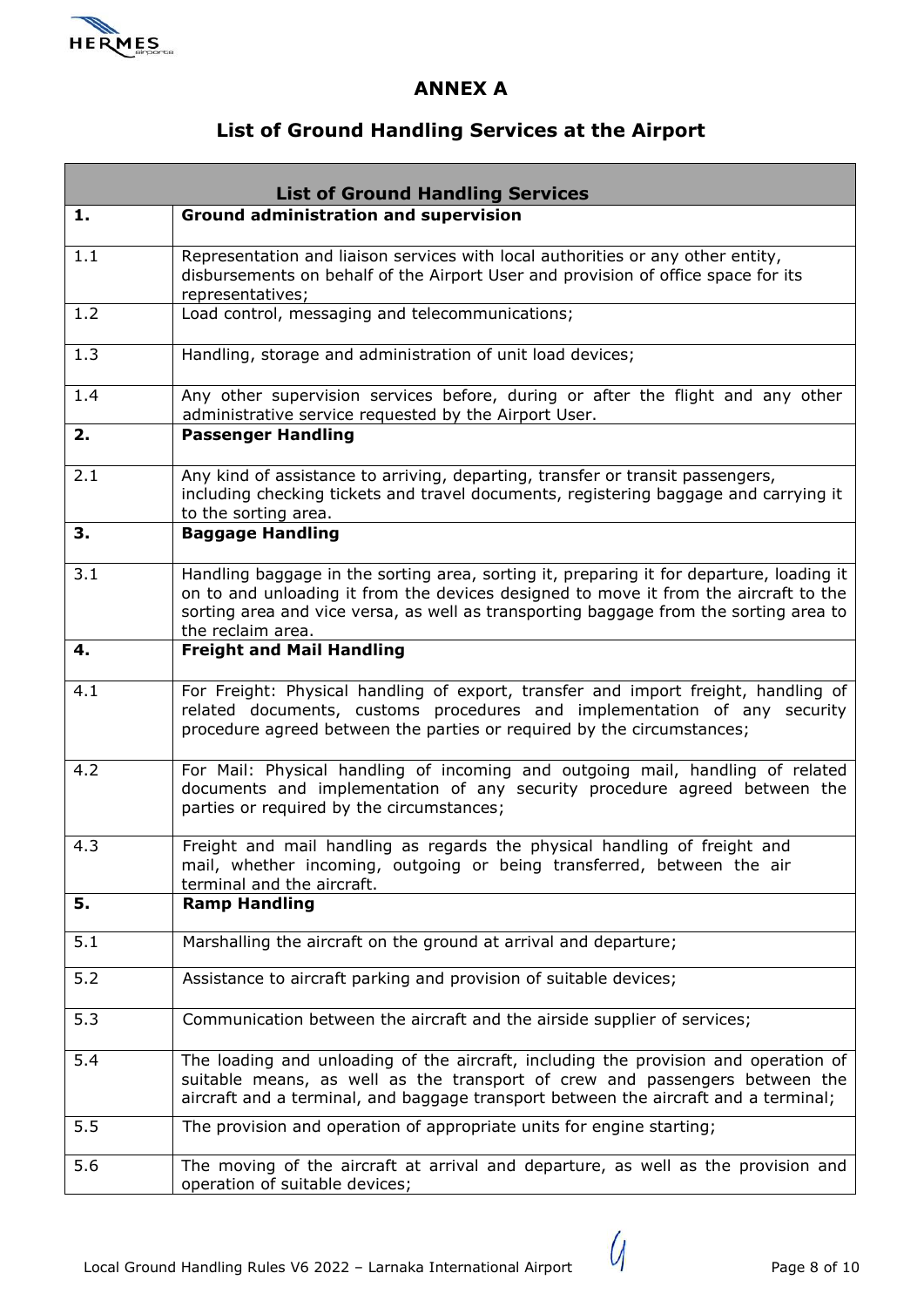

| 5.7  | The transport, loading on to and unloading from the aircraft of food and beverages.                                                                                                                                                                                  |
|------|----------------------------------------------------------------------------------------------------------------------------------------------------------------------------------------------------------------------------------------------------------------------|
| 6.   | <b>Aircraft Services</b>                                                                                                                                                                                                                                             |
| 6.1  | The external and internal cleaning of the aircraft, and the toilet and water services;                                                                                                                                                                               |
| 6.2  | The cooling and heating of the cabin, the removal of snow and ice, the de-icing of<br>the aircraft;                                                                                                                                                                  |
| 6.3  | The rearrangement of the cabin with suitable cabin equipment, the storage of this<br>equipment.                                                                                                                                                                      |
| 7.   | <b>Fuel Handling</b>                                                                                                                                                                                                                                                 |
| 7.1  | The organization and execution of fuelling and de-fuelling operations, including the<br>storage of fuel and the control of the quality and quantity of fuel deliveries;                                                                                              |
| 7.2  | The replenishing of oil and other fluids.                                                                                                                                                                                                                            |
| 8.   | <b>Aircraft Maintenance</b>                                                                                                                                                                                                                                          |
| 8.1  | Routine services performed before flight;                                                                                                                                                                                                                            |
| 8.2  | Non-routine services requested by the Airport User;                                                                                                                                                                                                                  |
| 8.3  | The provision and administration of spare parts and suitable equipment;                                                                                                                                                                                              |
| 8.4  | The request for or reservation of a suitable parking and/or hangar space.                                                                                                                                                                                            |
| 9.   | <b>Flight Operations and Crew Administration</b>                                                                                                                                                                                                                     |
| 9.1  | Preparation of the flight at the departure airport or at any other point;                                                                                                                                                                                            |
| 9.2  | In-flight assistance, including re-dispatching if needed;                                                                                                                                                                                                            |
| 9.3  | Post-flight activities;                                                                                                                                                                                                                                              |
| 9.4  | Crew administration.                                                                                                                                                                                                                                                 |
| 10.  | <b>Surface transport</b>                                                                                                                                                                                                                                             |
| 10.1 | The organization and execution of crew, passenger, baggage, freight and mail<br>transport between different terminals of the same airport, but excluding the same<br>transport between the aircraft and any other point within the perimeter of the same<br>airport; |
| 10.2 | Any special transport requested by the Airport User.                                                                                                                                                                                                                 |
| 11.  | <b>Catering Services</b>                                                                                                                                                                                                                                             |
| 11.1 | Liaison with catering providers and administrative management;                                                                                                                                                                                                       |
| 11.2 | Storage of food and beverages and of the equipment needed for their preparation;                                                                                                                                                                                     |
| 11.3 | Cleaning of this equipment;                                                                                                                                                                                                                                          |
| 11.4 | Preparation and delivery of equipment as well as of bar and food supplies.                                                                                                                                                                                           |